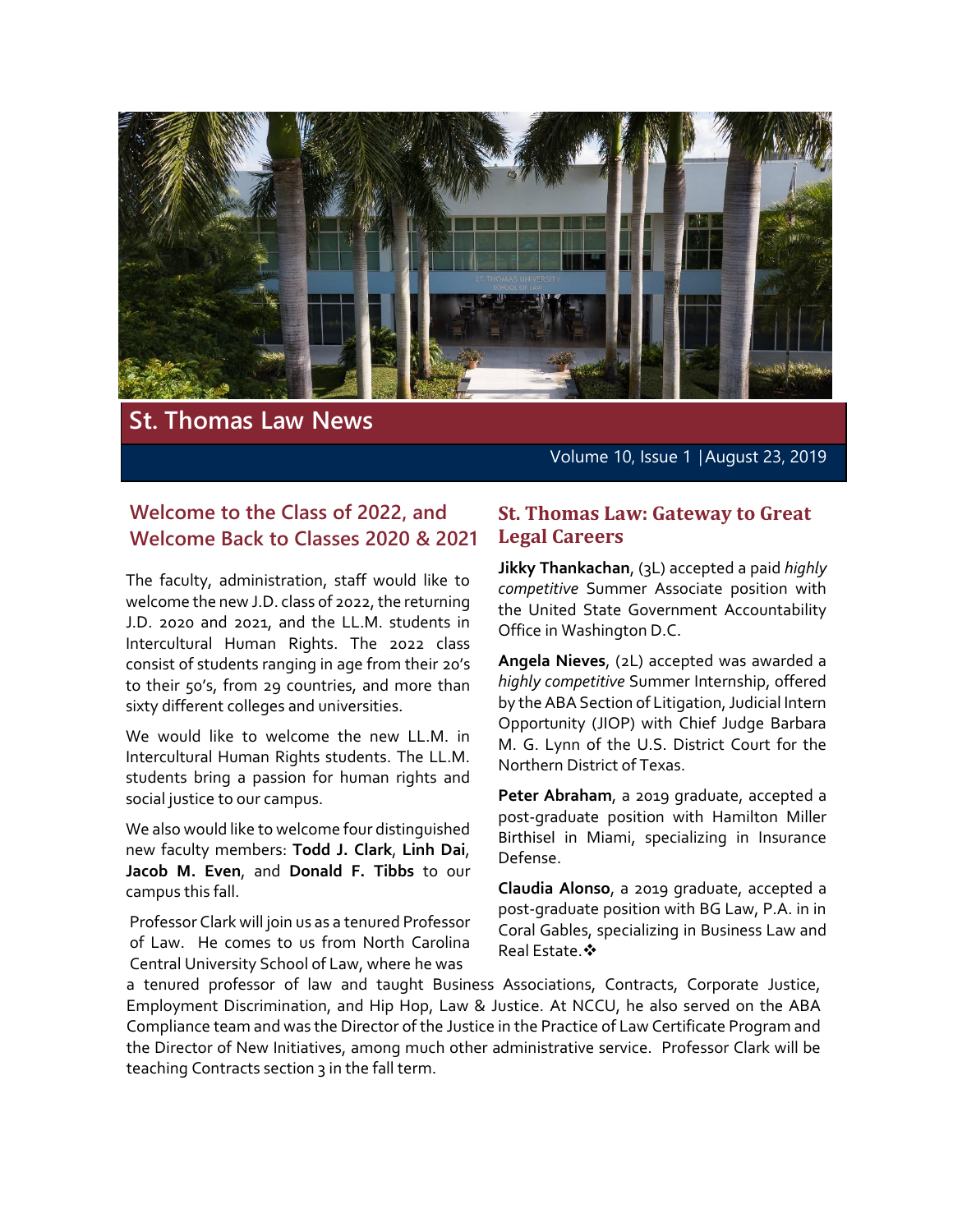Professor Dai was an Assistant Professor of Criminal Justice (on tenure-track with an endowed professorship) at McNeese State University in Lake Charles, Louisiana, where she taught Corrections, Leadership Theory, Ethics in Criminal Justice, and Social Research Methods, among many other courses. Before that, she was an Instructor in the Department of Criminology and Criminal Justice at Northern Arizona University. Professor Dai will be teaching Torts section 3 in the fall term.

Professor Evan earned his J.D. *magna cum laude* from St. Thomas Law '06 and a LL.M. in Taxation from New York University School of Law; he has assisted Professor Butler this past year in directing the Tax Clinic. Before joining St. Thomas Law, Professor Even was a partner in the Miami law firm of Lydecker Diaz, specializing in civil litigation and business tax issues. Before that, he was a Tax Senior with Deloitte Tax, LLP in Chicago. Professor Evan will co-teaching in the Tax Clinic in the fall.

Professor Tibbs comes to us from Drexel University School of Law, where he was a tenured Professor of Law and taught Criminal Procedure, Criminal Law, and Critical Race Theory, among other courses. While at Drexel, he twice earned the Dean Jennifer L. Rosato Excellence in the Classroom Award. His teaching also received rave reviews from St. Thomas Law students when he taught Criminal Procedure here this summer. Professor Tibbs will be teaching Criminal Procedure and the Race and the Law Seminar in the fall term. ❖

### **Campus Events**

| August 26:   | First Day of Classes for 2L & 3L Students                                |  |
|--------------|--------------------------------------------------------------------------|--|
| August 27:   | Dean & Student Wellness Activities                                       |  |
| August 30:   | Professionalism Day                                                      |  |
| September 2: | Labor Day Holiday (No School)                                            |  |
| September 4: | Career Development, Breezeway Chatter,<br>Cordero Breezeway @ 12:00 p.m. |  |

## **St. Thomas Law Student Interns with Fiji's Largest Law Firm**



St. Thomas Law **Tara McClanahan** (2L) completed a very unique summer internship in Fiji. Tara worked as a legal intern at the law firm of Munro Leys in Suva. Munro Leys is Fiji's largest and oldest law firm having been established over 150 years ago. Tara worked primarily with the litigation team, occasionally assisting in the areas of commercial law and trademarks.

Her work involved international legal research –U.K., Australia, New Zealand, and all the Pacific Islands – on cases dealing with property, contract, and legal malpractice issues. This research lead her to an increased understanding of Fijian labor laws and how they are best implemented to suit international clients.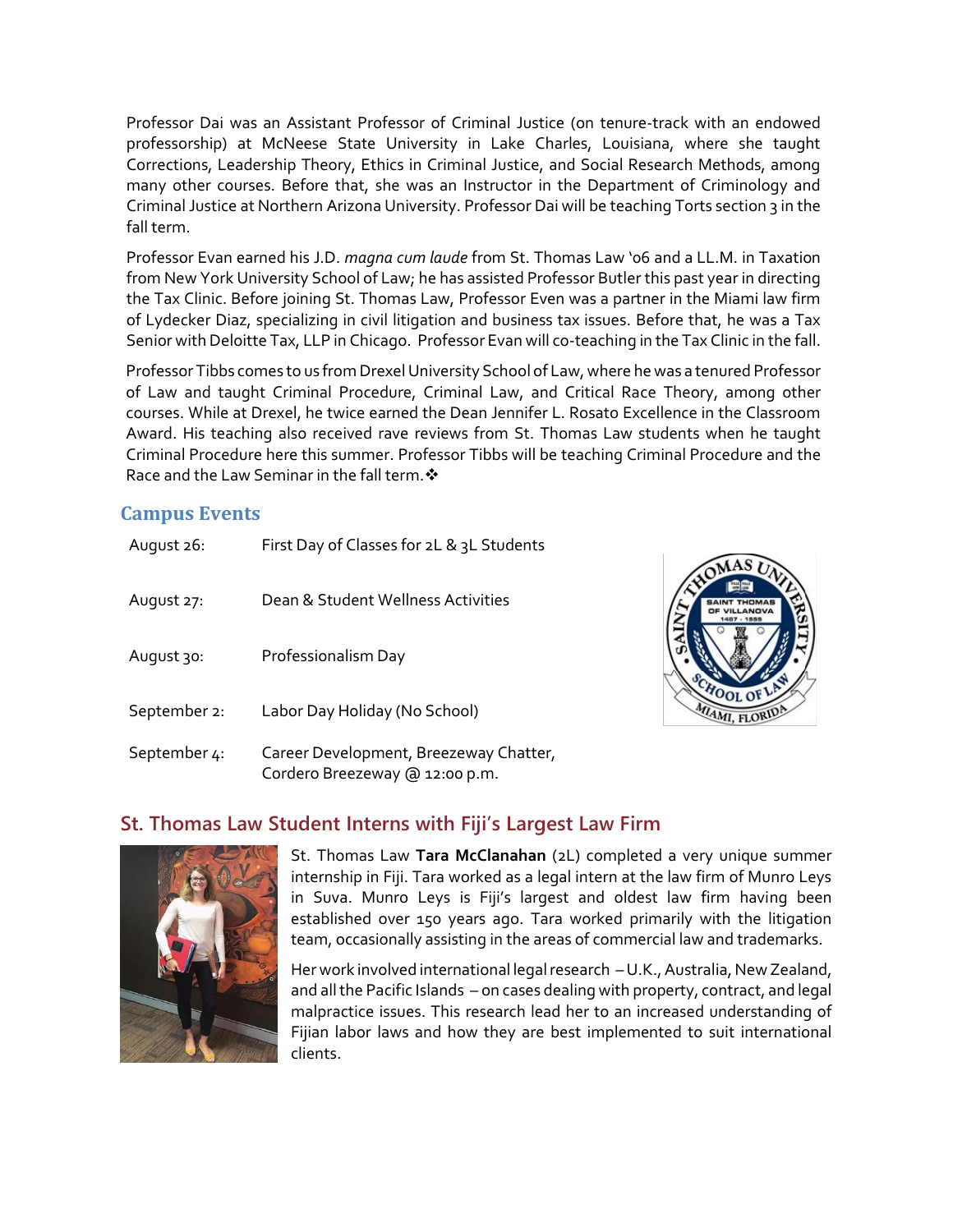Tara stated, "My favorite thing learned is that Fiji's Family Care Leave includes those who live in your dwelling; dwelling being interpreted to include everyone in the village." But she noted other concerns.



"Even though Fiji is very community-oriented, it suffers from great political instability and deep poverty," she continued. "For example, the current Constitution was written in 2013 and the minimum wage is near \$2.32 FJD per hour."

Tara had the incredible opportunity to go on a retreat with other members of the law firm to a village that lost electricity during Cyclone Winston three years ago. While there, she participated in a traditional welcoming ceremony by drinking kava and brought sevusevu (gift of cloth) to the village. Once welcomed to enter, they played music, danced, and ate sweet treats with lemon leaf tea (because real tea is hard to get).

When she asked one Fijian how his day was, he responded, "Great! What have I got to not be happy about!" "That's Fiji," exclaimed Tara.

St. Thomas Law's students often have the opportunity to participate in uniquely transformative internships, especially during the summer. We encourage our students to spend their summers expanding their legal perspectives whether it be through local or international internships, community service, volunteering, or *pro bono* service.

## **Financial Aid Award Package Review and Accept Reminder**

If you have not already done so, please log onto MyBobcat and accept your loans. You will login to the student Self-Service portal to review and accept your Financial Aid Award Package. If you do not need the full amount of your loan award, you may reduce the amount of your award before you accept the loan (you must accept the full amount of the Unsubsidized loan offered before accepting the Grad PLUS Loan). You may also decline the loan(s) if you do not need to borrow it at this time.

Please refer to the email sent by Andres Marrero on Wednesday, July 31, 2019, at 9:46 p.m. on instructions on accepting/ declining your loan.

Students that are entitled a financial aid refund will receive it via direct deposit into their personal bank account. If you have not already done so please complete the Direct Deposit Form as soon as possibl[e here.](https://dynamicforms.ngwebsolutions.com/Login.aspx?ReturnUrl=%2fSubmit%2fForm%2fStart%2f08f5e8f7-ca6a-41f2-af16-64008451b61b) (First time users will need to create a new user account, prior to completing the form). ❖

### **New Member-Candidates to** *St. Thomas Law Review*

Please join the *St. Thomas Law Review* Executive Board in welcoming its newest member-candidate. The new member-candidates are: **Valeria Alvarez Verdier**, **Tiffany M. Arias**, **Alexandra N. Bendayan**, **Daniella L. Capote**, **Livan Davidson**, **Jessica Maria Del Sol**, **Daniel A. Gabuardi**, **Patricija Gegznaite**, **Dovid Y. Greenwald**, **Yamille D. Hernandez**, **Dean Ibrahim**, **Carla V. Llaneza**, **Carly F. McAllister**, **Angela M. Nieves**, **Angie Olivan**, **Claudia S. Perez**, **Charity Phillips**, **Melissa C. Respeto**, **Lindsay K. Sweeley**, **Daniela Tenjido Sierra**, **Stephanie Valdes**, **Martha P. Valenzuela**, **Amanda E. Valero**, **Shannen A. Walters**, and **Valeria N. Zerbo**.

### **Waiving Out of the Health Insurance**

All full-time law students (anyone taking 11.5 credits or more) are required to have health insurance and are automatically enrolled in the University's Health Insurance program. The cost of the policy will be billed to your student account. If you already have comprehensive health care coverage, then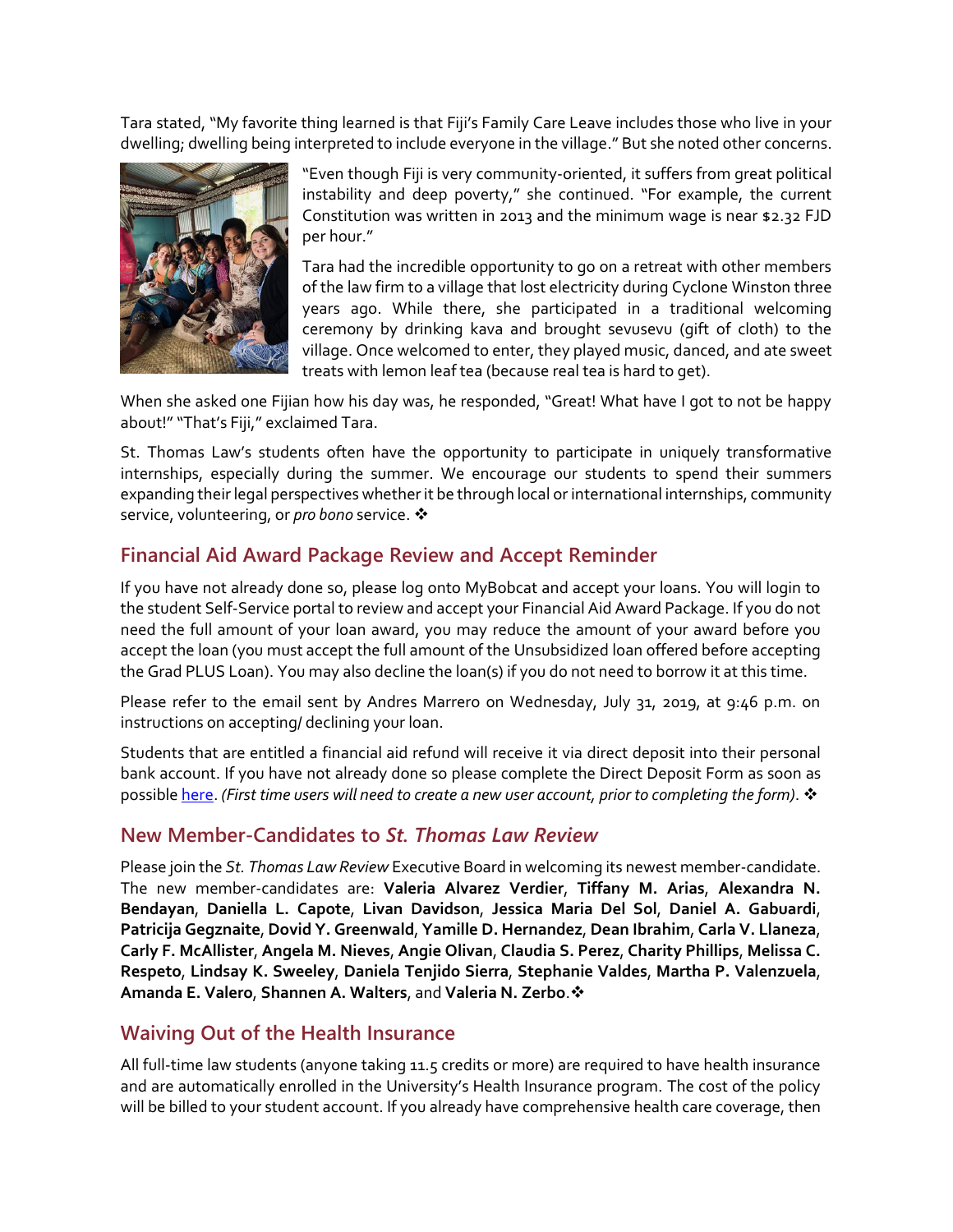you can waive out of the University Plan and the cost of the insurance will subsequently be credited to your account.

To waive out of the insurance you will need the following:

- Your student ID number, without the (0), and University Email address to access the waiver form.
- Your waiver must be completed in its entirety. You will be asked detailed information about your current coverage, so have the following available:
- A copy of your insurance ID card
- Insurance company name, Policy Holder Member ID/group number
- The primary subscriber's/policy holder's name

If you have any problems, contact the Director of Campus Health Maria Bedoya Garavito at [MGaravito@stu.edu.](mailto:MGaravito@stu.edu) The Deadline to waive is **Monday September 9, 2019. There are no extensions or modifications to the deadline. If you do not waive prior to the deadline, then you will be enrolled in the Insurance Program and billed for the program, even if you have other insurance. So, please act accordingly.** 

Please click on the link provide to access the waiver<https://studentcenter.uhcsr.com/school-page> \*

# **Law Library Hours**

#### **Regular Hours\***

| Monday - Thursday | $7:30$ a.m. - Midnight    |
|-------------------|---------------------------|
| Friday            | $7:30$ a.m. $-9:00$ p.m.  |
| Saturday          | $10:00$ a.m. $-6:00$ p.m. |
| Sunday            | 11:00 a.m. - Midnight     |

#### **South Reading Room**

Is only open to current St. Thomas Law students when the library is closed\*\*.

\*Hours subject to change. For holiday and intersession hours and library information, refer to the Law Library websit[e www.stu.edu/law/library](http://www.stu.edu/law/library)

\*\*24-hour access is subject to changes. 24-hour access is not available during the St. Thomas Winter/Christmas campus closure or any other time during which the St. Thomas campus is closed.  $\cdot\cdot\cdot$ 

### **Courthouse Tours**



On May 14th Judge **Tarlika Navarro** '10 led a group of students on a tour, focusing on a grand theft auto jury trial. Afterwards the students had lunch with Judge Navarro, Adjunct Professor Judge **Michele Towbin-Singer**, and Judge **John Bowman** '87.



On May 15<sup>th</sup> another group of students toured the Richard E. Gerstein Justice Building, observing several criminal matters including DNA expert testimony in a capital murder case. The students lunched with St. Thomas alum Judges **Victoria del Pino** '00, **Kristy Nunez** '06, and **Eleane Sosa-**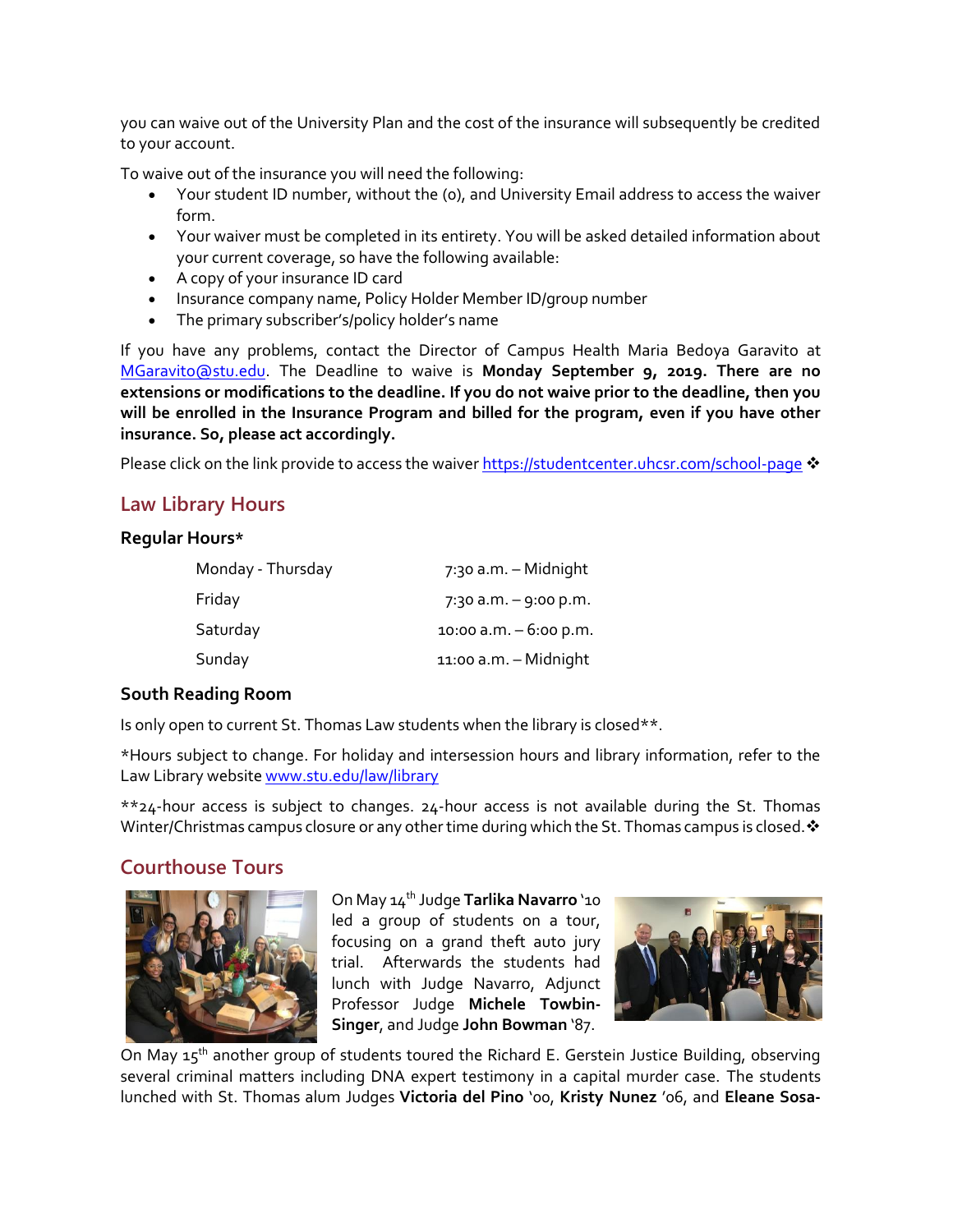**Bruzon** '05. Big thanks to Judge Towbin-Singer and Career Counselor **Laura Varela** for organizing the events. ❖

## **Alumna Schuyler A. Smith recognized by The Daily Business Review**

On May 6, 2019, The Daily Business Review recognized 24 attorneys with "On the Rise" awards for outstanding work early in their careers (South Florida attorneys under age 40 as of January  $1<sup>st</sup>$ ). St. Thomas Law alumna **Schuyler A. Smith** '09'), Partner at Hamilton Miller & Birthisel, was one of the recipients. ※

## **Florida Association of Women Lawyers (FAWL) in Love with Guardian Ad Litem (GAL)**

On May 2, 2019, **Alexsandra Simoes** (3L) attended the "FAWL in Love with GAL: Forging Their Future" training at the Fourth District Court of Appeal in West Palm Beach. The training was free but only open to FAWL members who volunteer to serve as a mentor for the FAWL in Love with GAL project. Alexsandra was a wonderful STU Law representative.

### **Student Achievements**

**Jaimie Carlson's** (3L) article on "Child Separation from Incarcerated Mothers" has been accepted for publication in the Summer 2020 issue of the *UC Davis Social Justice Law Review*. This article was written in the Fall 2018 seminar on the Rule of Law under the guidance of Professor **Wiessne**r, and will now be featured in a journal at one of the top public interest law schools in the country.  $\mathbf{\hat{*}}$ 

### **Alumni(ae) News**

**Hector Beason**, a 2018 graduate, recently accepted an Associate Attorney position with Holland & Hart, Tax Practice Group, in Denver, Colorado.

**Ian Duncan**, a 2006 graduate, recently accepted a Partner position with Steinger, Iscoe & Greene P.A. in West Palm Beach, specializing in Personal Injury Law.

**Christian Ferrer**, a 2017 graduate, recently accepted an Associate Attorney position with Aronfeld Trial Lawyers in Coral Gables.

**Herboo Marceau**, a 2017 graduate, recently started his own firm, The Law Offices of Herboo R. Marceau, PLLC in Miami.

**John Sherman**, a 2016 graduate, recently accepted an Associate Attorney position with Groelle & Salmon, P.A. in Miami, specializing in Commercial Litigation Defense.

**Stacey (Haas) Tisdale**, a 2017 graduate, recently accepted an Independent Contractor position with BC Law in South Carolina.

**Gavin Vargas**, a 2016 graduate, was recently accepted an Associate Attorney position with Steinger, Iscoe & Greene P.A. in West Palm Beach, specializing in Personal Injury Law. \*

### **Faculty Announcements**

On August 21, Adjunct Professor **Maggie Abdo-Gomez**, spoke to the South Florida Chapter of the Florida Institute of CPAs about the "Effects of Bankruptcy on Debts Owed to the IRS".